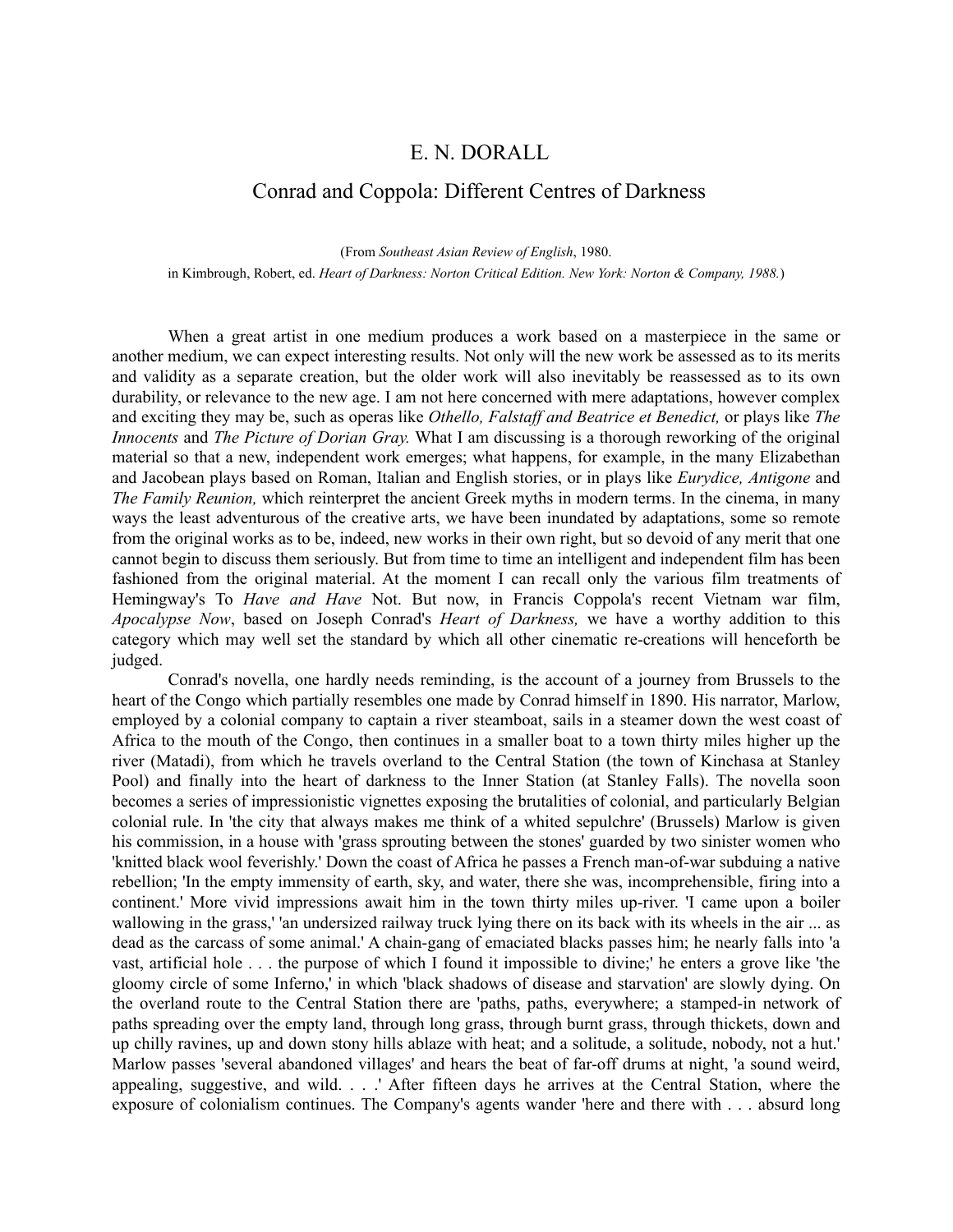staves in their hands like a lot of faithless pilgrims bewitched inside a rotten fence,' and finally a band called the Eldorado Exploring Expedition passes through; To tear treasure out of the bowels of the land was their desire, with no more moral purpose at the back of it than there is in burglars breaking into a safe.' The cumulative power of these impressions is intensified when counterpointed by the theme of the mysterious Mr. Kurtz, the agent of the Inner Station, who is first mentioned in the up-river town. As Marlow proceeds on his journey Kurtz grows in mystery and grandeur, his gigantic "singleness of purpose' condemning the sordid selfishness of the other colonial agents. At the Central Station Marlow is told that he will have to take his boat to the Inner Station and bring back Kurtz, who is very sick. As he proceeds to the heart of the 'mighty big river . . . resembling an immense snake uncoiled, with its head in the sea, its body at rest curving afar over a vast country and its tail lost in the depths of the land,' Marlow broods over the 'strange rumours' of Kurtz's unorthodox behaviour, which fascinates him as it embarrasses everyone else. And so the novella moves to its climax, with Kurtz gradually engulfing the atrocities of the other agents in his own immense horror.

Coppola's film is similarly structured. His narrator, Captain Willard, on leave from the battlefront, is given his mission at the very beginning of the film, to locate and eliminate the famous Colonel Kurtz who, after murdering four South Vietnamese officers under his command, has taken his men over the border into Cambodia, where they are indiscriminately killing Vietcong, South Vietnamese and Cambodians. This is 'totally beyond the pale of any acceptable conduct,' Willard is told. And so he journeys up the Nung, 'a river which [like the Congo] snakes across the land like a main circuit cable' to the border and beyond, studying Colonel Kurtz's dossier en route while a vast panorama of the Vietnam war unrolls before him. In the first episode he meets the eccentric Colonel Kilgore who refuses to let the war interfere with his favourite sport, surfing. Kilgore (the syllables taken separately describe the man) is prepared to attack a Vietcong-controlled village at the mouth of the Nung river not really because Willard and his boat need to get through but because the waves at that point have a six-foot peak which is ideal for surfing. In the film's most memorable scene the village is attacked by helicopters flying to the music of The Ride of the Valkyries' and demolished by napalm bombs as Kilgore's boys ride the nearby surf. 'I love the smell of napalm in the morning,' Kilgore says wistfully. 'It smells . . . like . . . victory.' In other episodes Willard encounters a tiger in the jungle while looking for mangoes, attends a striptease show for thousands of GI's which abruptly ends when the soldiers rush onto the stage to manhandle the artistes, meets another boat the occupants of which are searched for weapons and massacred in a moment of panic, arrives at the furthest point in Vietnam, 'the arsehole of the world,' where a demoralised group of GI's rebuild a bridge every morning which the Vietcong demolish every night, and finally penetrates into Cambodia where, in an attack on the boat by Kurtz's followers, two of the crew are killed, one of them, the helmsman, by an arrow through his body. And, as in the novella, between these episodes, Willard continues reading Kurtz's dossier and allows the Colonel's personality to penetrate and absorb his own.

Throughout the journey other, minor parallels to the novella occur. Willard is told that an earlier passenger on the boat blew his brains out; in *Heart of Darkness* Marlow's predecessor Fresleven was killed by natives, and a former passenger on the little steamer to Matadi hanged himself because of the sun 'or the country perhaps.' The attack on the boat by Kurtz's men and the manner of the helmsman's death are common to the novella and the film. The press photographer whom Willard meets in Colonel Kurtz's camp speaks almost exactly like the Russian Marlow meets in Mr. Kurtz's Station. 'He made me see things—things. . . . Now—just to give you an idea—I don't mind telling you, he wanted to shoot me too one day;' the words are Conrad's but, in content and rhythm, might just as well have come from Coppola's script. The two Kurtzes, especially, often act and speak alike. Both have asked to be sent to their assignment; both are impressively bald (surely a symbolic touch); both are happy with the agent sent to end their jungle existence. 'I was to have the care of his memory,' says Marlow in words almost identical with those Colonel Kurtz uses when he asks Willard to represent him faithfully to his son in America. When the manager of the Central Station complains that Kurtz's method is 'unsound,' Marlow asks, 'Do you . . . call it "unsound method?" ' 'Without doubt,' he [exclaims] hotly. 'Don't you?' . . . 'No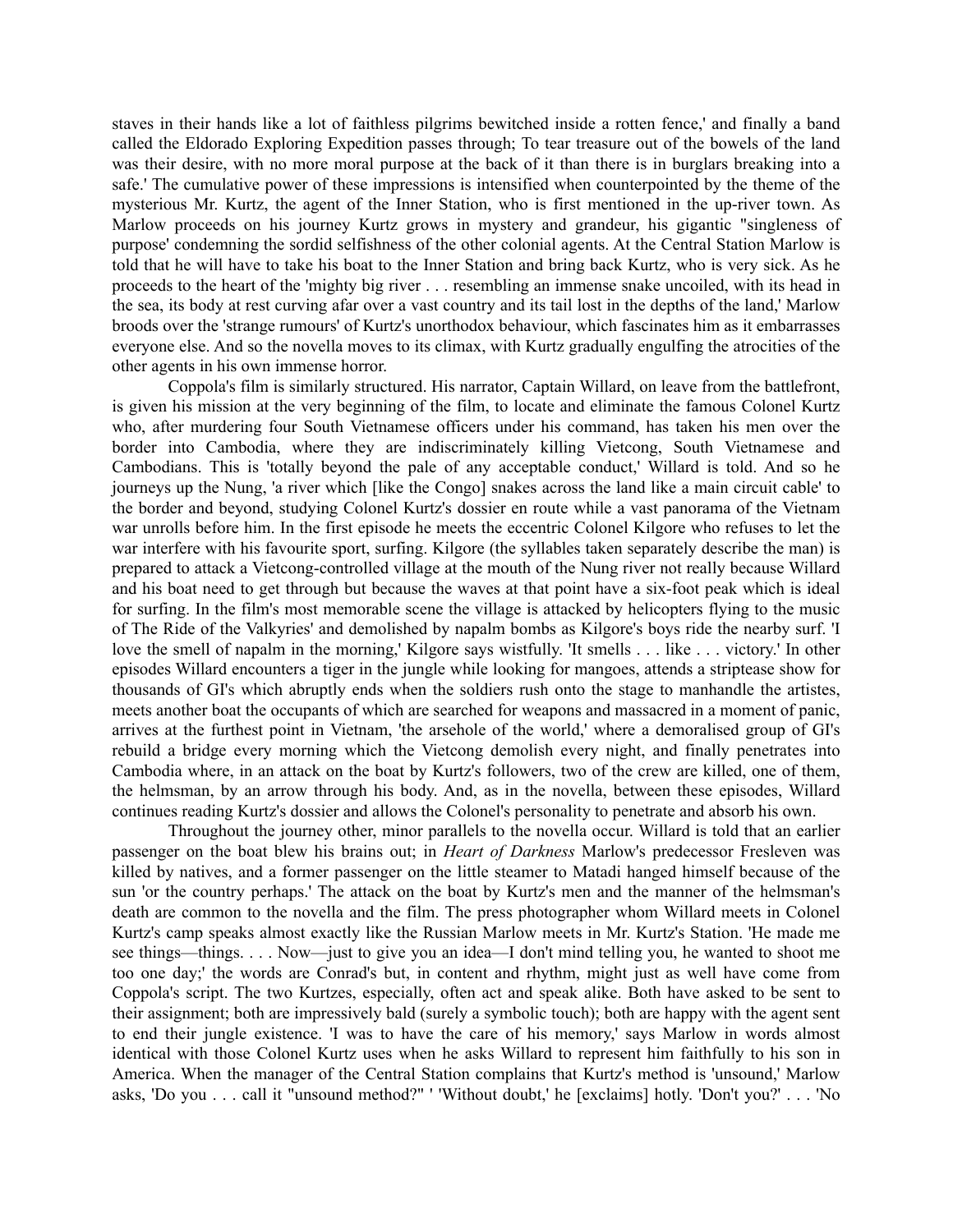method at all/ Marlow murmurs. In the film Colonel Kurtz asks pointedly, 'Are my methods unsound?' And Willard replies, 'I don't see any method, sir.' Later, another comment, 'But his soul was mad,' is repeated by the photographer in the film, 'The man's clear in his mind but his soul is mad.' Eventually Marlow hazily explains what happened to Mr. Kurtz. 'There was nothing either above or below him—and I knew it. He had kicked himself loose of the earth. Confound the man! he had kicked the very earth to pieces.' The laconic Willard puts it more simply, 'He broke from all that [human society], and then he broke away from himself.' In both novella and film, Kurtz is little more than a voice (in the film he is barely visible), which instructs Marlow-Willard for some days and finally expires after muttering the now famous last words.

So much for the similarities between the novella and the film. They are numerous—the same 'story' and structure, and some parallel characters, incidents and expressions. It is strange, therefore, not to find Conrad's name among the film's credit titles. But *Apocalypse Now* is also a work of art in its own right, and from the beginning this too is apparent, despite the resemblances to *Heart of Darkness.* The steamboat which takes Willard up the Nung river is far more important than the boat which Marlow captains from the Central to the Inner Station. Coppola's riverboat is a modern Ship of Fools and its fourman crew, two blacks and two whites, the helmsman, the clown, the coward and the sportsman are innocents caught in a conflict they know nothing about. In *Heart of Darkness,* apart from Marlow, no one develops or elicits our sympathy, as distinct from our liking. In the film, however, there is some development of character. The helmsman Philips becomes increasingly hostile towards Willard till, at the moment of death, he tries to strangle him. The other black. Clean, is friendly and carefree, and his death, while listening to a tape of his mother pleading with him to come back home in one piece, is the film's most poignant moment. The coward, Chef, also develops; shattered by his encounter with a tiger early in the film and still frightened when he has to search another boat for weapons, he has, by the end, gained enough courage to stand by Willard in his encounter with Kurtz. If Lance, the surfer is less alive than the others, it is because he is intended to be the shallowest personality of the four. Thus two perspectives of the Vietnam War are offered in the film— the events seen from the riverboat and the life of the characters on that boat.

But it is only at the climax, when Marlow and Willard confront Kurtz, that *Heart of Darkness* and *Apocalypse* Now part company and develop differently. I think we must be specific, if we are to appreciate Conrad's novella fully, as to the nature of Kurtz's ultimate degradation, which can only be hinted at but never bluntly stated. Identifying it correctly will also enable us to defend Conrad's style against F. R. Leavis' famous accusation, that the "adjectival insistence upon inexpressible and incomprehensible mystery" has a muffling rather than a magnifying effect. We remember, of course, that there is much excessively colourful writing in Conrad's earliest novels, *Almayer's Folly* and An *Outcast of the Islands.* But in *The Nigger of the 'Narcissus* he had shown his ability to write more directly and powerfully when his subject required it. Is the gross over-writing *of Heart of Darkness* then a backward step, or did *that* subject demand *that* particular style? The vagueness and 'adjectival insistence' are found mainly in Marlow's descriptions of 'darkness' and of Kurtz's degradation. 'Everything belonged to him but that was a trifle. The thing was to know what he belonged to, how many powers of darkness claimed him for their own.' Kurtz presides 'at certain midnight dances ending with unspeakable rites, which—as far as I reluctantly gathered from what I heard at various times—were offered up to him— do you understand?—to Mr. Kurtz himself.' Kurtz would go on long expeditions; 'mostly his expeditions had been for ivory;' he would 'disappear for weeks; forget himself amongst these people—forget himself you know.' When Marlow eventually identifies the 'round carved balls' on posts before Kurtz's station as human heads, he makes his most revealing comment, 'They only showed that Mr. Kurtz lacked restraint in the gratification of his various lusts, that there was something wanting in him—some small matter which, when the pressing need arose, could not be found under his magnificent eloquence.' That Kurtz massacred the natives, stole ivory and was worshipped as a god are all bluntly stated by Marlow. What then could he do beyond these things that, in 1899 (when Conrad wrote *Heart of Darkness)* Marlow could only allude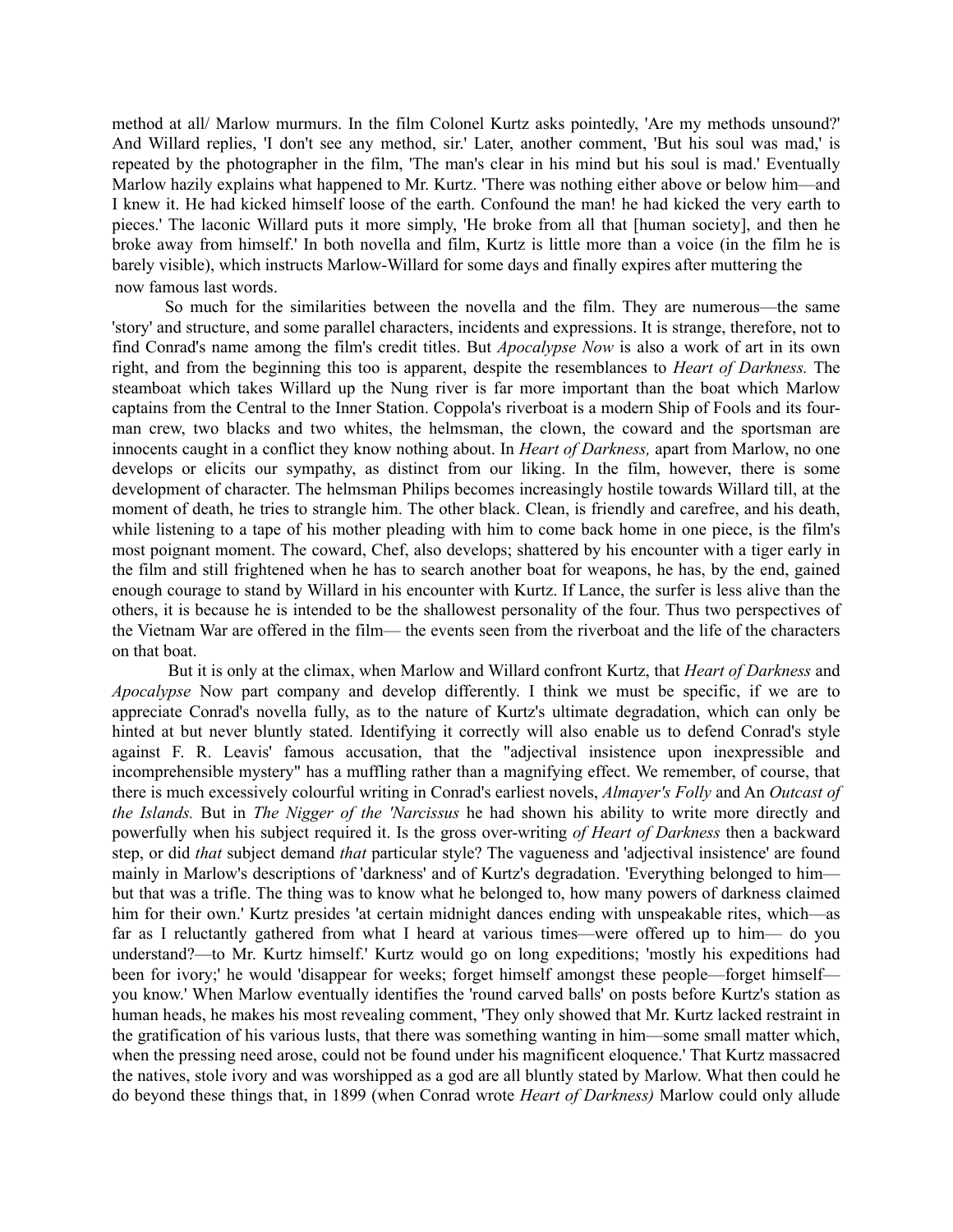to as 'unspeakable rites' and 'various lusts'? Surely we are meant to conclude that Kurtz, who set out for Africa carrying the light of European civilization at its brightest, came face to face, like other post-Darwinian heroes before him, with the essential animal nature of man, over which civilization is mere clothing, and that then, with his typical ruthless honesty, he cast off his ideals and humanity and dared to live at the other extreme, as the total animal Darwin and the Naturalists said he really was; he tore down the facade behind which the other colonialists sheltered, and converted metaphor into brutal fact, not only devouring Africa, as they did, but, very specifically, devouring Africans. It is this 'horror' that cannot be directly stated but which, disguised behind the most impressive and justified verbiage in Conrad's works, provides a fitting climax to the earlier colonial brutalities and also gives *Heart of Darkness* that mysterious grandeur which has fascinated so many readers. And this is the tragedy of Kurtz. Daring to face the consequences of his nature, he loses his identity; unable to be totally beast and never again able to be fully human, he alternates between trying to return to the jungle and recalling in grotesque terms his former idealism. 'Kurtz discoursed. A voice! a voice! It rang deep to the very last. It survived his strength to hide in the magnificent folds of eloquence the barren darkness of his heart. Oh, he struggled, he struggled. . . . The shade of the original Kurtz frequented the bedside of the hollow sham whose fate it was to be buried presently in the mould of primeval earth. But both the diabolic love and the unearthly hate of the mysteries it had penetrated fought for the possession of that soul satiated with primitive emotions, avid of lying fame, of sham distinction, of all the appearances of success and power.' Inevitably Kurtz collapses, his last words epitomizing his experience. The horror! The horror!'

There are a few human heads in Colonel Kurtz's camp in Cambodia—but they do not seem to be particularly important. Certainly they are not as conspicuous as the dozens of complete dead bodies lying around. Colonel Kurtz's problem is basically a military one, for *Apocalypse* Now, we must remember, is a film about war, not colonization. Colonel Kurtz had been an ideal commander, destined to rise in the military hierarchy, till an event occurred which altered his whole life. Sent to supervise the inoculation of children in a village, he was horrified to learn that the Vietcong later broke in and cut off every inoculated arm. Colonel Kurtz then faced his own darkness, that a war can be fought successfully only *if* one learns to come to terms with 'horror and moral terror' ('Horror and moral terror must be your friends,' he tells Willard ); one can win *if* one eliminates all human feeling in favour of total ruthlessness. Colonel Kurtz has accepted the challenge of the 'if. (He had revealed to the news photographer that 'if is the middle word of 'life'.) Unlike the other commanders who hypocritically claim they are fighting for the preservation of civilization while annihilating whole villages by napalm bombs, Kurtz has bravely cast off the trappings of civilization and turned himself and his men into pure fighting machines. He can therefore rightly boast that he is beyond the timid, lying morality of his colleagues. As the news photographer explains to Willard, there are no 'fractions' (that is, mingled emotions) in Kurtz's make-up; there is only the totality of love or hate. Willard can appreciate this because, earlier in the film, after the accident that killed all the natives in a boat suspected of carrying hidden weapons, he had commented sadly, 'We cut them up with guns and then give them a band aid.' By the time he reaches Kurtz, Willard is convinced that the American army in Vietnam is totally confused in its motives, while Kurtz is admirably if insanely singleminded in his actions. As early as the Kilgore episode Willard had noted, 'If that's how Kilgore fought the war, I wonder what they had against Kurtz.' And so he determines to decide for himself whether to kill Kurtz or join him, which in fact is what his predecessor had done.

Kurtz, however, has other plans for Willard; that is why he has allowed him to reach his camp alive. Like his namesake in *Heart of Darkness* he has discovered that the consequence of rejecting his humanity to live and fight like an animal is that life has become meaningless and empty. He has faced the challenge of darkness only to be engulfed by it. At this point Coppola introduces into his film the anthropomorphic theories of Sir). G. Frazer's *The Golden Bough.* Jessie Weston's persuasive though irritatingly repetitive *From Ritual to Romance,* and T. S. Eliot's Poems, books which we see, like signposts, in Kurtz's library. Indeed Coppola makes him read The Hollow Men' to stress the point. Kurtz is now the sick god of his tribe, that notorious bore the Fisher King, and he desperately needs the Quester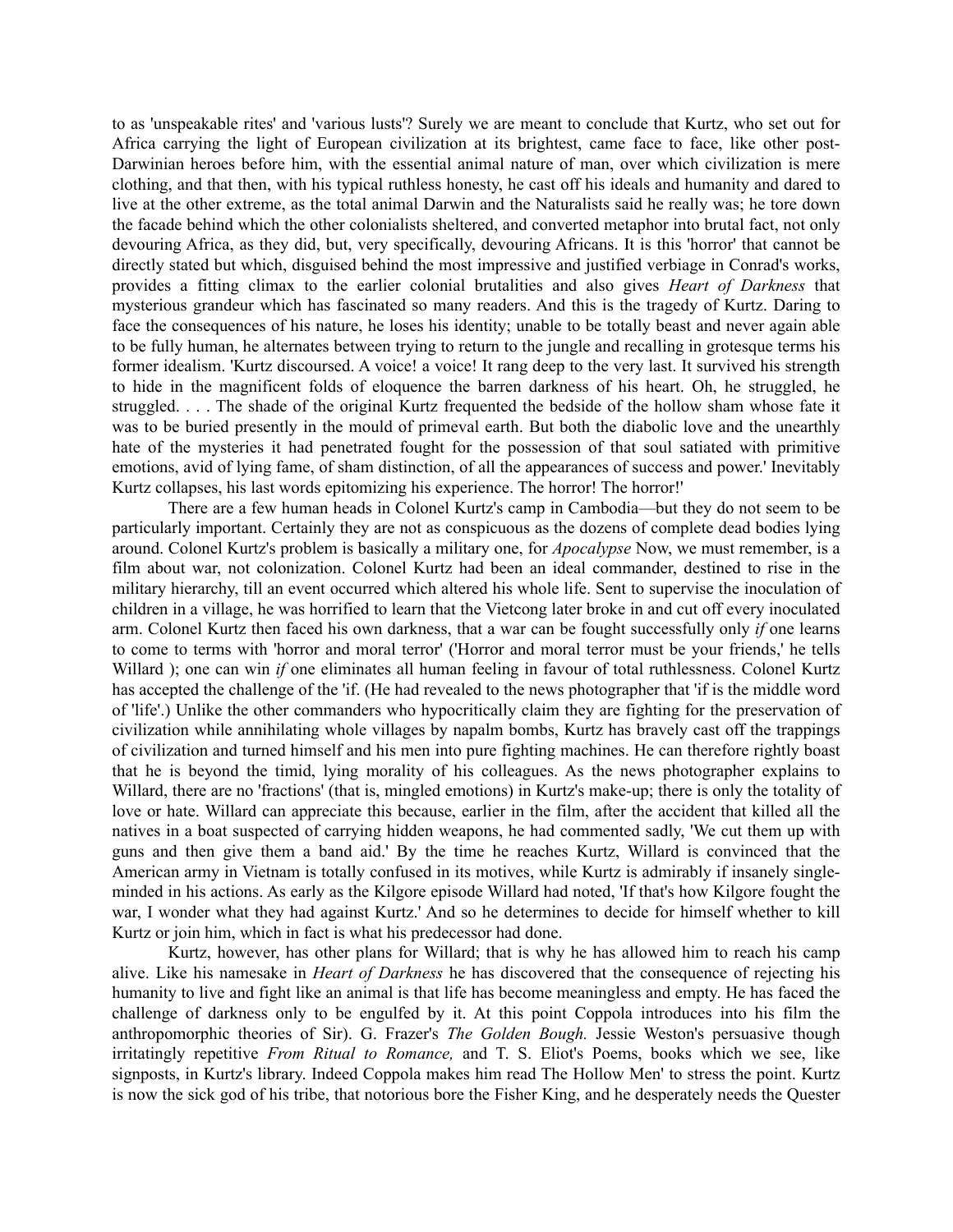to execute him and free his paralysed people.' So Willard is carefully groomed for this role which he finally enacts. Some facile symbolism prepares us for the denouement. Early in the film a chaplain conducts a holy communion service on the battlefield while the camera mounts to take in a helicopter overhead with a cow dangling from it. In the very next scene Kilgore and his men dine off the roasted beast. This intrusive symbol of the scapegoat dying for the life of the community is repeated at the end of the film when Willard executes Kurtz at the same moment that Kurtz's soldiers kill another animal in a ritual ceremony. But Willard does not become Kurtz's successor. Instead he sails away, leaving Kurtz's men to be wiped out by an airstrike from Saigon which we know is imminent. This attack probably was to have been the noisy ending Coppola at one time envisaged for his film. Fortunately he preferred a quieter one; now, as Willard's boat moves downstream, we hear Kurtz's final words again. The horror! The horror!'

This excursion into anthropomorphism accounts for another significant difference between *Heart of Darkness* and *Apocalypse Now*. In the novella, as I have already mentioned, there is an increase in tension and interest when we move from the atrocities of the colonialists to the mysterious evil world of Kurtz. This is because, whether it is narrating action or reporting speech, the novel comes to us through the medium of words, words which can be equally exciting as vehicles of action or description. In *Heart of Darkness* the vague and massive words which present Kurtz's evil are more impressive and exciting, because of what they hide, than the precise words which describe the colonial atrocities earlier on. The reader moves willingly from the evil he understands to the evil he can only guess at. On the screen, however, there is a greater gulf between action and speech, for the former comes to us directly, as in real life, without needing words to convey it. We *see,* and we do not need to be *told.* Consequently a first viewing *of Apocalypse* Now can be a bewildering, even exhausting experience. For we suddenly realize that here is a film which begins with considerable action and then declines steadily towards the slow, muted final episode in Kurtz's camp. Has something gone wrong with the planning? Has Kilgore, brilliantly played by Robert Duvall, struck us so forcibly with his lunacy that nothing afterwards is as exciting? Or is this movement from action to discussion, from noise to virtual silence deliberate on Coppola's part? When we consider Coppola's rejection of Conrad's cannibal climax in favour of a rather clumsily contrived ritual sacrifice, the answer becomes clear. *Apocalypse* Now is designed from the first to move towards extinction. *Of course* the lunacy of Kilgore and the other commanders is more terrifying than Kurtz's comparatively rational solution to the problem of warfare. It is far more sickening to see supposedly civilized men burning whole villages without any qualms than to see declared savages killing each other. In a taped message to his colleagues Kurtz taunts them, 'What do they call it when the assassins accuse the assassin?' What he accomplishes in the film is to strip them of their grotesque facade of civilization, to embody in himself the spirit of pure, uncompromising warfare, and then bravely to submit to the inevitable resulting emptiness. If you want war, then fight it thoroughly, and this is what will happen to you. It can only end in a longing for extinction. With Kurtz dies his army and, by implication, all warmongers. In this sense he is fully the scapegoat, dying not that others may live but that they may see that they too must follow him into destruction. Rarely has a work of art appeared in any medium

which moves so steadily and daringly from life to death.<sup>2</sup> And of a new world emerging from the old, there is not the slightest hint.

There remains one major difference between *Apocalypse* Now and its source. So far, the *Heart of Darkness* we have been describing could have been written by any pessimistic novelist at the end of the last century, one may even insist, by any novelist except Joseph Conrad. For what makes a novel a Conrad novel is the presence in it of the Conrad hero, that powerful moral force struggling for survival in a disintegrating world. By 1900 perceptive thinkers had long predicted the chaos to come, the breakdown of established religious, political and social systems which our century has experienced. But at that time 'the centre' still held. Darwinism, Marxism and anarchism may have eaten into the framework of society but outwardly the churches and empires stood as strong as ever. The most advanced writers only warned of the coming desolation and each was able to offer a personal solution to the catastrophe. For Conrad the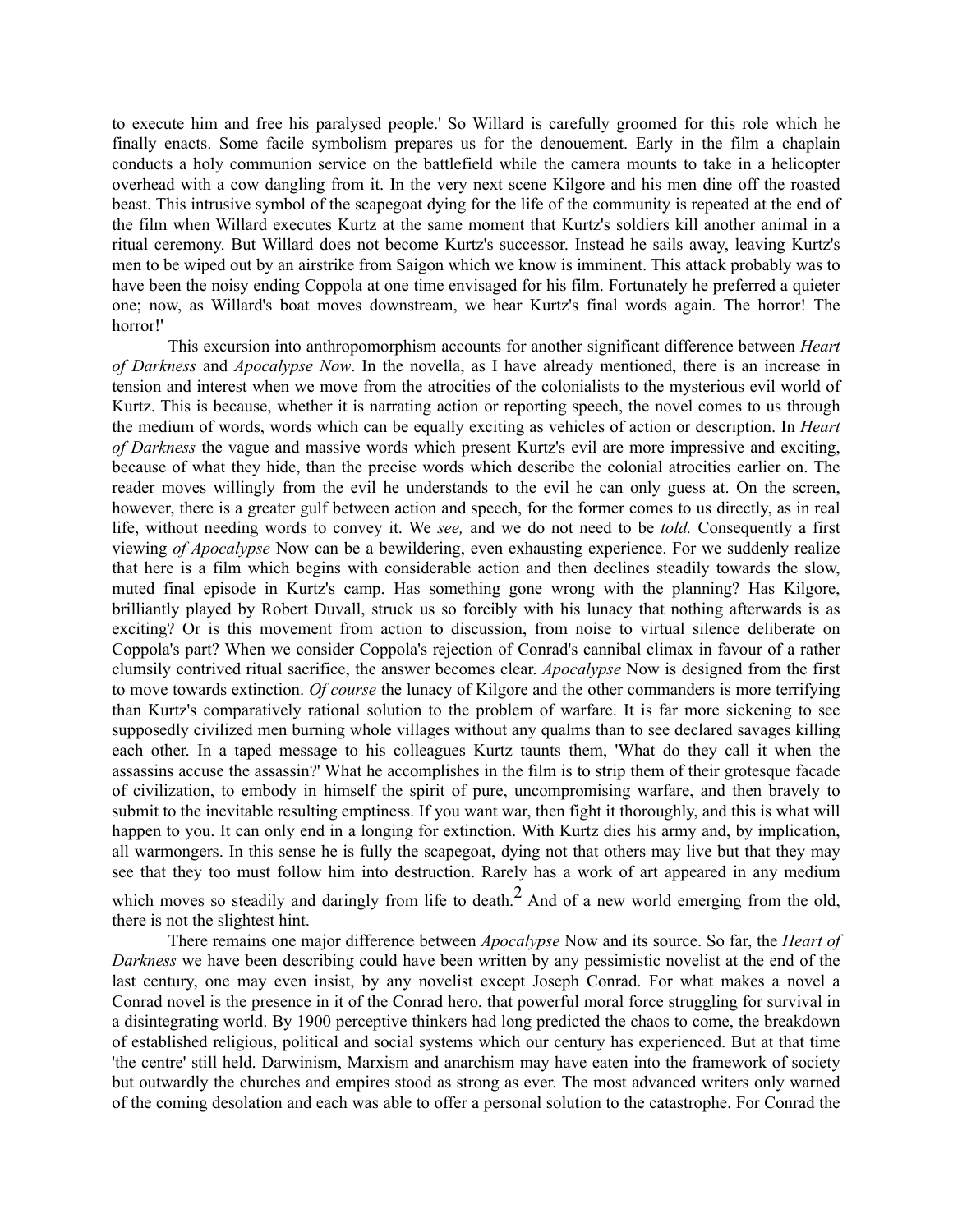world may be falling to pieces but the individual hero can remain intact, a moral force personified. Whether he survives or dies, he is true to himself, and his integrity is a kind of triumph. *Heart of Darkness* has two typical Conrad heroes, three if we accept the chief accountant at the up-river station. Perhaps we should. He is not a moral character but Marlow 'respected the fellow. Yes. I respected his collars, his vast cuffs, his brushed hair. His appearance was certainly that of a hairdresser's dummy, but in the great demoralisation of the land he kept up his appearance. That's backbone. His starched collars and got-up shirt-fronts were achievements of character.' The Russian who owns the book *An Inquiry into some Points of Seamanship* is clearly a Conrad hero. 'For months—for years—his life hadn't been worth a day's purchase—and there he was gallantly, thoughtlessly alive, ;g all appearance indestructible solely by the virtue of his few years and of his unreflecting audacity. I was reduced into something like admiration like envy. . . . If the absolutely pure, uncalculating, unpractical spirit of adventure had ever ruled a human being, it ruled this be-patched youth.' It is Marlow, however, who provides the answer to Kurtz and the colonialists. The latter are clearly despicable; Kurtz is admirable in his original idealism and his daring to abandon it and live according to what he conceives to be his true nature; but for Marlow there is a better way. 'You wonder I didn't go ashore for a howl and a dance? Well, no—I didn't. Fine sentiments, you say? Fine sentiments be hanged! I had no time. I had to mess about with white-lead and strips of woollen blanket helping to put bandages on those leaky steam-pipes—I tell you.' 'The earth for us is a place to live in, where we must put up with sights, with sounds, with smells too, by Jove!—breathe dead hippo so to speak and not be contaminated. . . . [Y]our strength comes in, the faith in your ability for the digging of unostentatious holes to bury the stuff in—your power of devotion not to yourself but to an obscure, backbreaking business.' Throughout the novella Marlow insists on the power of efficiency, doing the job one is paid for to the best of one's ability, as a means of conquering darkness. Towser or Towson, the author of the manual on seamanship had demonstrated this. 'Not a very enthralling book, but at the first glance you could see there a singleness of intention, an honest concern for the right way of going to work which made these humble pages . . . *luminous with another than a professional light'* (emphasis added). If *Heart of Darkness* is, as some critics claim, an account of an exploration conducted by Marlow into the heart of man, from his *superego* through the *ego* into the *id,* then its conclusion is that man can surmount the bestiality of the *id* by finding order and integrity within himself (the *ego)* and demonstrating this by worthwhile and responsible action (the *superego).* Indeed, for many critics, *Heart of Darkness* is about Marlow the saved, not Kurtz the damned; it is the story of how to survive the approaching horror.

But *Heart of Darkness* has another positive force than its heroes. Enveloping the horror of Kurtz is the Congo Free State of Leopold II, totally corrupt though to all appearances established to last for a long time. But beyond this travesty of colonial enlightenment, mightier and nobler in every way, is the British Empire, for Conrad the best government the world had ever seen. On the map Marlow sees in the Brussels office 'there was a vast amount of red—good to see at any time because one knows that some real work is done there.' In the novella the British Empire still stands firm, testifying to man's ability to conquer darkness with a workable system. Marlow is concerned to remind his British audience on the cruising yawl Nellie that their empire came out of darkness and must always struggle to remain free of it. Thus, in 1900, all is not yet lost. 'If England to itself do rest but true' and continues to produce heroes, there is some hope for mankind against the imminent catastrophe.

In the 1970's no such illusions are admissible. No responsible artist would dare to advocate the U.S.A. or any other country as the answer to today's chaotic world. Arguably too, the established religions have also failed. But it comes as a shock to realize that Coppola, an American director, cannot even offer us the traditional American hero, that seemingly imperishable if necessarily 'renewed' Adam, who is always turning up in American books and films, in Vietnam itself only a year ago as the Deer Hunter. In *Apocalypse Now* there are no safe frameworks—no noble nation, no valid faith, no pioneers. The riverboat is a ship of fools, not heroes. The self-reliant Russian of the novella has become the sycophantic news photographer drugged by Kurtz's ideas. And Willard is no Marlow. At the very beginning he says. There is no way of telling his [Kurtz's] story without telling my own, and if his story is a confession, so is my own.' What he means is that his personality has been absorbed into Kurtz's till he is fashioned into a